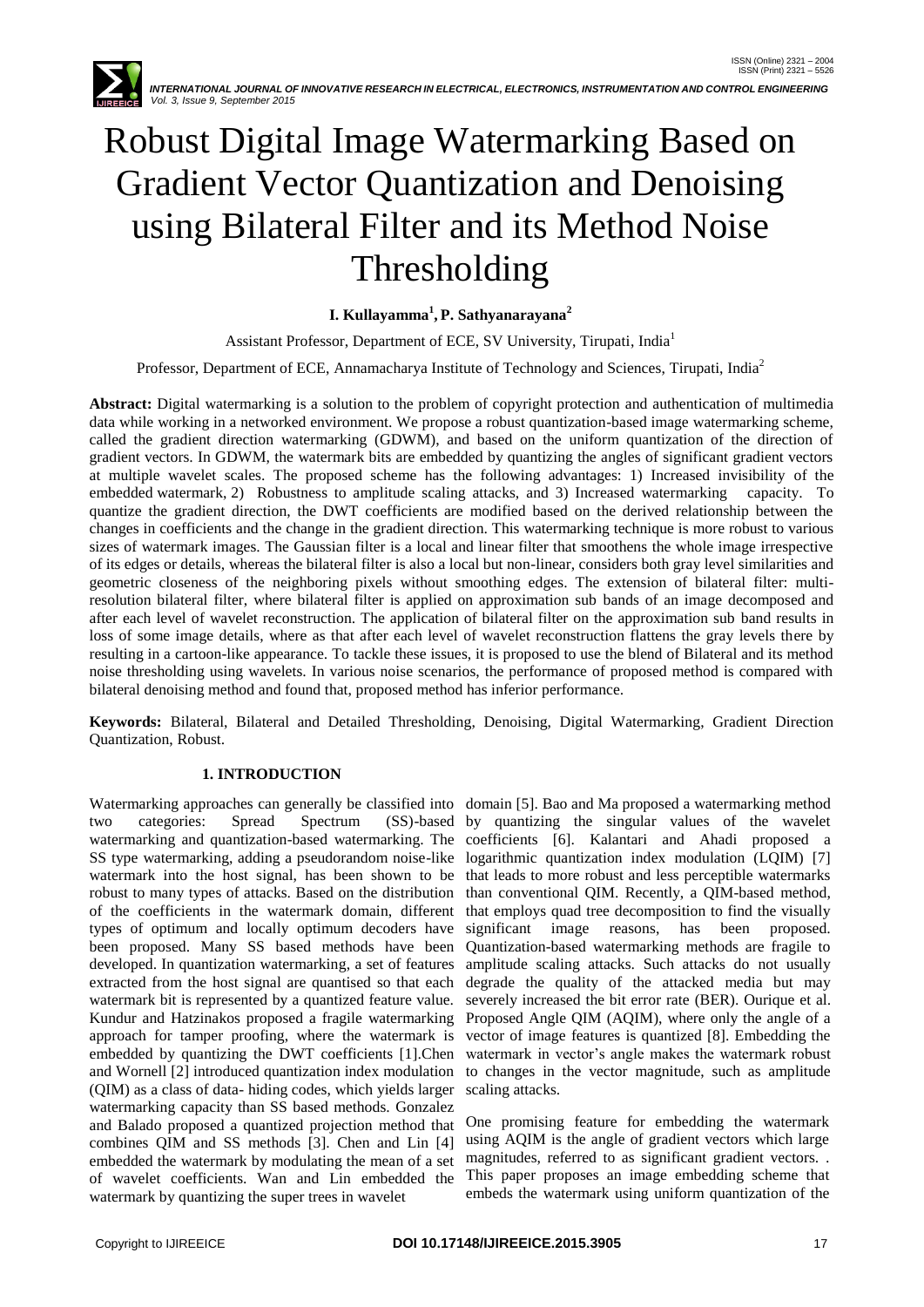

direction of the significant gradient vectors obtained at have been added to watermarked image and denoising of multiple wavelet scales. The proposed method has several advantages:1)by embedding the watermark in the direction of the gradient vectors (using angle quantization techniques),the watermark is rendered robust to amplitude scaling attacks 2)by embedding the watermark in the significant gradient vectors, the imperceptibility of the embedded watermark is increased, since the HVS is less sensitive to minor changes in edges and textured areas than in smooth region 3)by embedding the watermark at multiple scale, the watermarking capacity is enhanced. Traditional redundant multistage gradient estimators, such as multiscale sobel estimator have the problem of interscale dependency.

To avoid this problem, we employ DWT to estimate the gradient vectors at different scales. To quantize the gradient direction, we propose the absolute angle quantization index modulation (AAQIM). AAQIM solves the problem of angle discontinuity at  $\theta = \pi$  by quantizing the absolute angle value. To quantize the gradient angle, we first derive the relationship between the gradient angle and the DWT coefficients. Thus, to embed the watermark bits, the gradient field that corresponds to each wavelet scale is obtained. This is illustrated in Fig.1



Fig.1. Illustration of five-level gradient field, obtained from five-level wavelet decomposition.

Where each gradient vector gj corresponds to the three wavelet coefficients  $dj^1$ ,  $dj^2$  and  $dj^3$ . The straight forward way to embed the watermark bits is to partition the gradient fields into non overlapping blocks. Uniform vector scrambling increases the gradient magnitude entropy, and thus reduces the probability of finding to vectors with similar magnitudes in each block.

Image denoising is an important research area serving as the actual foundation for many applications, such as object recognition, digital entertainment, and remote sensing imaging. The simple spatial filtering of a corrupted image can be successful when high frequency noise is to be removed from the corrupted image. The main difficulty associated with this is, the computational complexity involved in performing the convolution. Various noises

images was carried out using bilateral and its method noise thresholding.

AQIM is an extension of the quantization index modulation (QIM) method. The quantization function denoted by  $Q(\theta)$ , maps a real angle to a binary number as follows:

$$
Q(\theta) = 0
$$
; if  $\theta/\underline{\Delta}$  is even 1, if  $\theta/\Delta$  is odd

Where the positive real number represents the Angular Quantization step size and [.] denotes the floor function, where the following rules are used to embed a watermark into an angle θ.

If Q  $(\theta)$  =w, then takes the value of the angle at the centre of the sector it lies in.

If Q  $(\theta) \neq w$ , then takes the value of the angle at the centre of one of the two adjacent sectors whichever is closer to  $\theta$ .

## **2. PROPOSED WATERMARK EMBEDDING METHOD**

Fig.2 shows the block diagram of the proposed embedding scheme. The watermark is embedded by changing the value of the angle (the direction) of the gradient vectors. First, the 2-D DWT is applied to the image. At each scale, we obtain the gradient vectors in terms of the horizontal, vertical and diagonal wavelet coefficients. To embed the watermark, the values of the DWT coefficients that correspond to the angles of the significant gradient vectors are changed. The watermarking can be embedded in the gradient magnitude and/or in the gradient direction. One disadvantage of the former option is the sensitivity of the watermark to amplitude scaling attacks. However, the second option, embedding the watermark in the gradient direction is robust to many types of attacks. The angles of the significant gradient vectors, however, remain almost unchanged.

The gradient directions form a robust feature of an image since their values are not easily changed unless the image quality is severely degraded. The above properties of the gradient direction make the inserting watermark both robust and imperceptible. We, therefore propose embedding in the directions of the significant gradient vectors of the image.

AQIM is one of the best methods for angle quantization. However, it does not account for the angle discontinuity at θ=π. The discontinuity problem arises when the angle is close to  $\pi$ . In the proposed watermarking method as shown in, the change in each DWT coefficient is computed in terms of dθ. To address this angle discontinuity issue, we propose the absolute angle quantization index modulation (AAQIM).

The watermark bits are decoded following the reverse encoding steps, as shown in fig.3.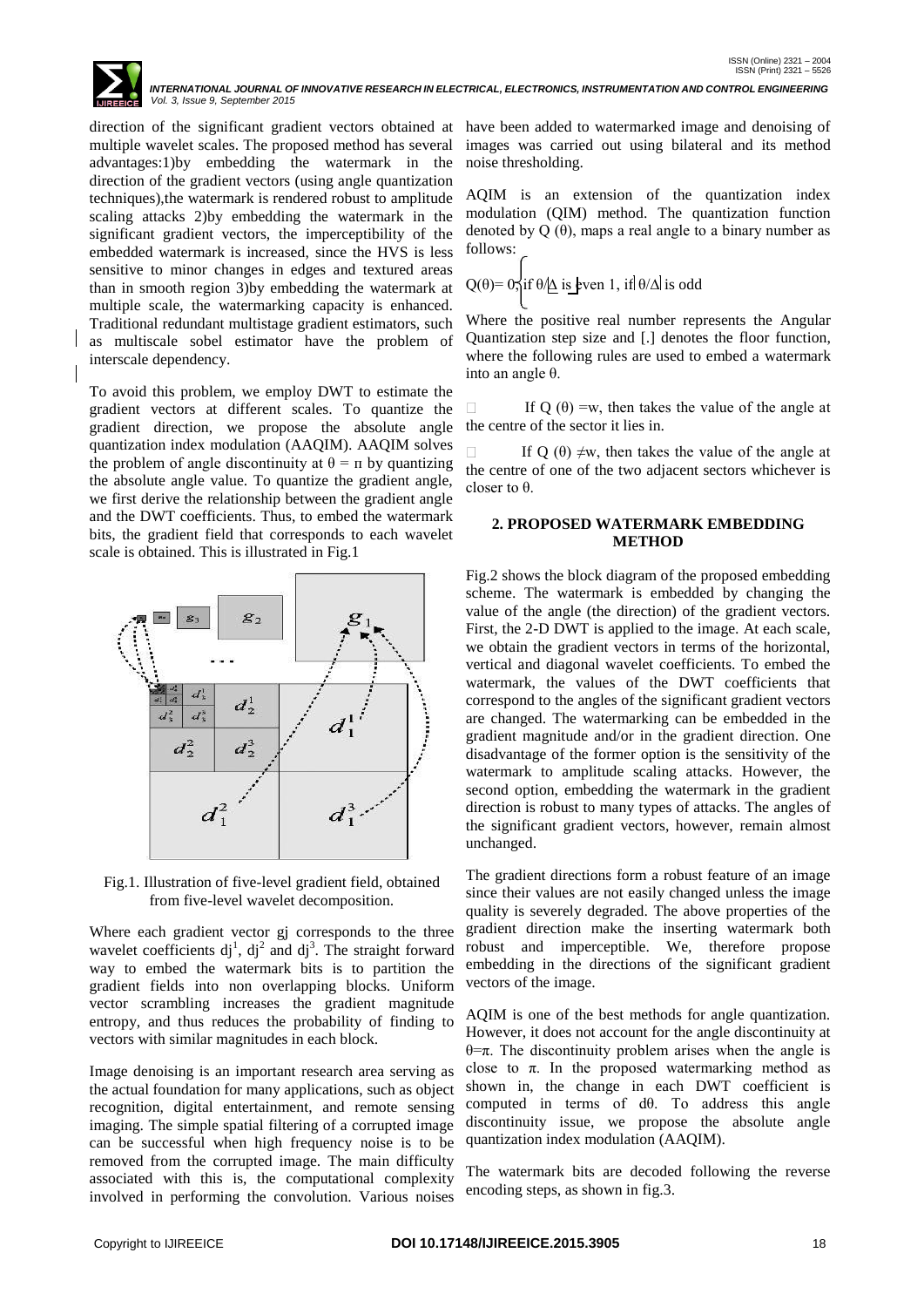

Fig.3. Block Diagram of Proposed Watermark Decoding Method

## **3. BILATERAL VS BILATERAL AND ITS METHOD NOISE THRESHOLDING**

#### **3.1** .**Gaussian and bilateral filter**

The goal of image denoising is to remove the noise while retaining the important image features like edges, details as much as possible. Filters based on Gaussian functions are of particular importance because their shapes are easily specified and both the forward and inverse Fourier transforms of a In AAQIM, instead of quantizing the values of the angle its absolute value is quantized. In the interval  $\theta$  |ε [0, $\pi$ ]. The absolute angle quantization function is defined as follows.

$$
Q(\theta) = 0, \begin{cases} \frac{1}{2} \theta \Delta \text{ is even 1, if } \theta \Delta \text{ is odd} \\ \end{cases}
$$

Gaussian function is real Gaussian function. Further if the frequency domain filter is narrower, the spatial domain filter will be wider which attenuates the low frequencies resulting in increased smoothing/blurring. These Gaussian filters are typical linear filters and that have been widely used for image denoising.

Gaussian filters assume that images have smooth spatial variations and pixels in a neighborhood have close values, by averaging the pixel values over a local neighborhood suppresses noise while preserving image features. However, this assumption fails at edges where the spatial variations are not smooth and the applications of Gaussian filter blurs the edges.

Bilateral filter overcomes this by filtering the image in both range and domain (space). Bilateral filtering is a local, nonlinear and non-iterative technique which considers both gray level (colour) similarities and geometric closeness of the neighboring pixel.

## **3.2. Gaussian/Bilateral filter and its method noise thresholding**

The proposed scheme of image denoising uses the combination of Gaussian/bilateral filter and its method noise thresholding using wavelets and is shown in fig.4.



Fig.4. Proposed image denoising block diagram

A difference between the original image and its denoised image shows the noise removed by the algorithm, which is called as method noise. In principle, the method noise should look like a noise. Since even good quality images have some noise, it makes sense to evaluate any denoisy method in that way, without the traditional "add noise and then remove it" trick. Mathematically it is given by

#### MN=A- IF

Where A is original image (Noisy watermarked image) and IF the output of denoisy operator for is a input image A. The definition of method noise is redefined as the difference between the noisy image and its denoised image. Hence, the above equation can be rewritten as

#### MN=I- IF

Where,  $I=A+Z$  is a noisy image obtained by corrupting the original image A by a White Gaussian noise Z and IF is the output of Gaussian/bilateral filter for a input image I.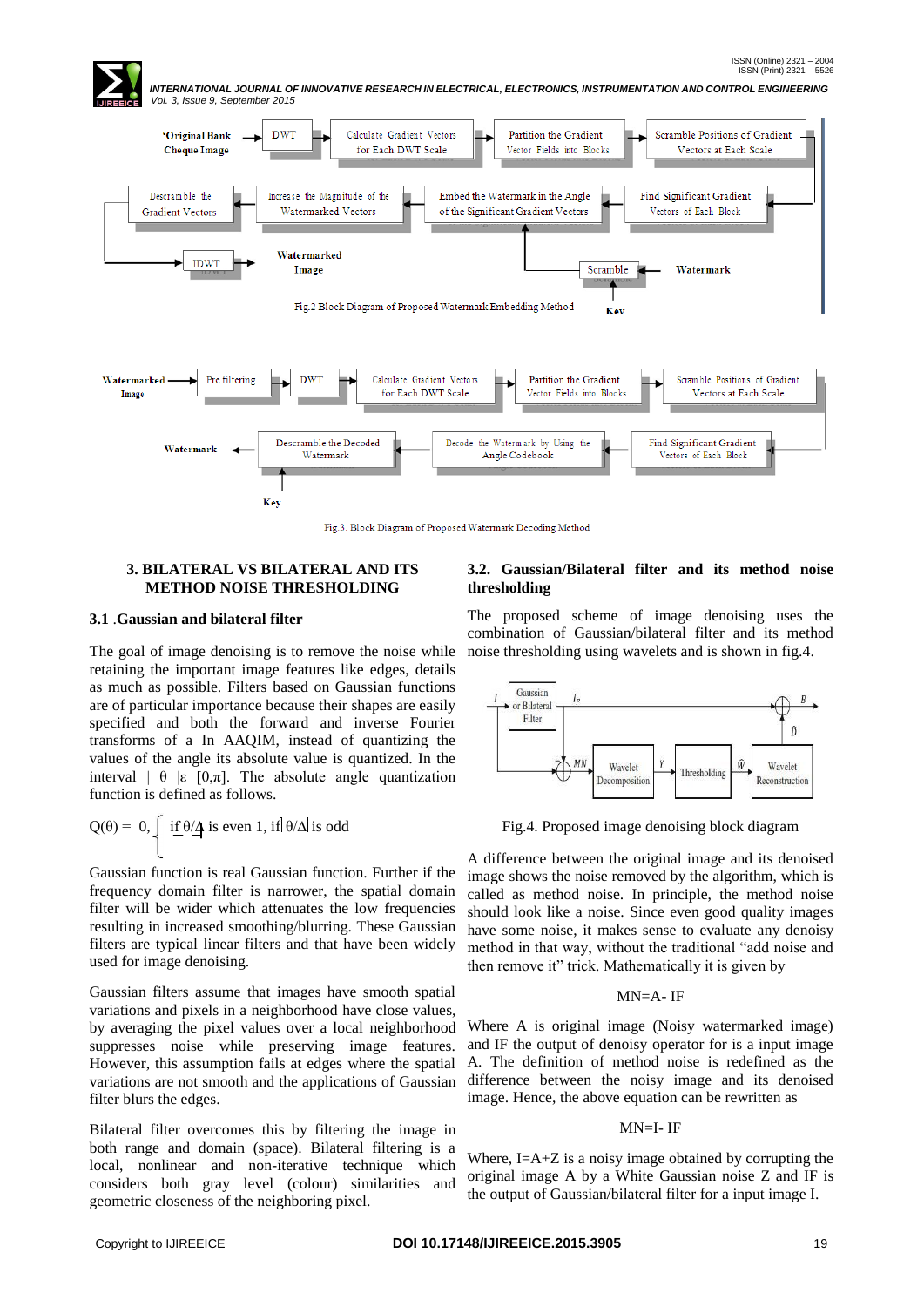

The Gaussian/ Bilateral filter has removed the noise as The results reveal that the MSE and PSNR values are well as image details by averaging the pixels; the method almost same for various sizes of watermark image. The noise will consists of noise as well as image details along with some edges.

The method noise due to Gaussian filtering will have more strong edges as compared to that of bilateral filtering as the edges are preserved by range filtering. So, the method noise MN is a combination of image details D and a white Gaussian N and is written as

## MN=D+Nw

The above equation can be rewritten as  $Y=W + Nw$ 

Where Y is noisy wavelet coefficient (method noise), W is true wavelet coefficient (Detail image) and Nw is independent Gaussian noise.

In wavelet domain, the goal is to estimate the true wavelet coefficient W from Y by thresholding Y with a proper value of threshold which minimizes MSE so that it can retain the original image features and edges/ sharp boundaries very well in the final denoised image. The estimate of the true wavelet coefficient is represented as W<sup> $\land$ </sup> and its wavelet reconstruction gives an estimate of detail image  $D^{\wedge}$ . The summation of this detail image  $D^{\wedge}$ with the Gaussian/ Bilateral filtered image IF will give the denoised image B, certainly have more image details and edges as compared with Gaussian / Bilateral filtered image IF.

## **4. EXPERIMENTAL RESULTS**

The experimental results are simulated using MATLAB.A 512 x 512 Lena as gray scale original host image and Boat as watermarked image as shown in Fig a. and b. Different noise is added to watermark image like Gaussian, speckle, Poisson and AWGN. For different sizes of watermark images, MSE and PSNR values are displayed in TABLE 1, 2, and 3.

Table 1: MSE and PSNR of watermark size: 16\*16

| <b>TYPE OF THE IMAGE</b>  | <b>MSE</b> | <b>PSNR</b> |
|---------------------------|------------|-------------|
| Watermarked image         | 229.5541   | 56.4639     |
| Gaussian noisy image      | 39.4881    | 74.0653     |
| Gaussian denoisy image(b) | 11.5448    | 86.3629     |
| Gaussian denoisy          |            |             |
| Image(BFMT)               | 8.7732     | 89.1082     |
| Speckle noisy image       | 21.4996    | 80.1449     |
| Speckle denoisy image(B)  | 8.8062     | 89.0707     |
| Speckle Denoisy           |            |             |
| Image (BFMT)              | 10.4776    | 87.3326     |
| Poisson Noisy Image       | 25.7467    | 78.3422     |
| Poisson Denoisy Image(B)  | 9.9872     | 87.8122     |
| Poisson Denoisy           |            |             |
| Image(BFMT)               | 7.8601     | 90.2072     |
| <b>AWGN</b> Image         | 82.9504    | 66.6428     |
| AWG Denoisy Image(B)      | 17.7402    | 82.0669     |
| <b>AWG Denoisy</b>        |            |             |
| Image(BFMT)               | 17.5314    | 82.1853     |

simulation results demonstrate that the proposed method yields superior robustness in comparison with other watermarking methods.

Table 2: MSE and PSNR of Watermark Size: 32\*32

| Type of the image           | MSE      | <b>PSNR</b> |
|-----------------------------|----------|-------------|
| Watermarked image           | 229.5787 | 56.4628     |
| Gaussian noisy image        | 39.4881  | 74.0653     |
| Gaussian denoisy image(B)   | 11.5365  | 86.3701     |
| Gaussian denoisy            |          |             |
| Image(BFMT)                 | 8.7743   | 89.1070     |
| Speckle noisy image         | 21.3264  | 80.2258     |
| Speckle denoisy image(B)    | 9.0857   | 88.7583     |
| Speckle denoisy             |          |             |
| image(BFMT)                 | 10.4501  | 87.3591     |
| Poisson noisy image         | 25.7034  | 78.3590     |
| Poisson denoisy image $(B)$ | 10.2455  | 87.5569     |
| Poisson denoisy             |          |             |
| image(BFMT)                 | 7.9544   | 90.0880     |
| AWGN image                  | 82.9397  | 66.6441     |
| $AWG$ denoisy image $(B)$   | 17.8203  | 82.0219     |
| <b>AWG</b> Denoisy          |          |             |
| Image(BFMT)                 | 17.5432  | 82.1786     |

Table 3: MSE and PSNR of Watermark Size: 64\*64

| <b>Type of the Image</b> | MSE      | <b>PSNR</b> |
|--------------------------|----------|-------------|
| Watermarked Image        | 229.5690 | 56.4632     |
|                          |          |             |
| Gaussian Noisy Image     | 39.4881  | 74.0653     |
| Gaussian denoisy         |          |             |
| Image(B)                 | 11.5503  | 86.3581     |
| Gaussian denoisy         |          |             |
| Image(BFMT)              | 8.7926   | 89.0862     |
| Speckle Noisy Image      | 21.2446  | 80.0862     |
| Speckle Denoisy Image(B) | 8.8171   | 89.0583     |
| Speckle Denoisy Image    |          |             |
| (BFMT)                   | 10.5878  | 87.2283     |
| Poisson Noisy Image      | 25.7118  | 78.3558     |
| Poisson Denoisy Image(B) | 10.0800  | 87.7198     |
| Poisson Denoisy          |          |             |
| Image(BFMT)              | 8.0647   | 89.9503     |
| <b>AWGN</b> Image        | 82.9504  | 66.6428     |
| AWG Denoisy Image(B)     | 17.7416  | 82.0661     |
| <b>AWG</b> Denoisy       |          |             |
| Image(BFMT)              | 17.5084  | 82.1984     |







Watermarked Image

Fig. d. Extracted Watermark